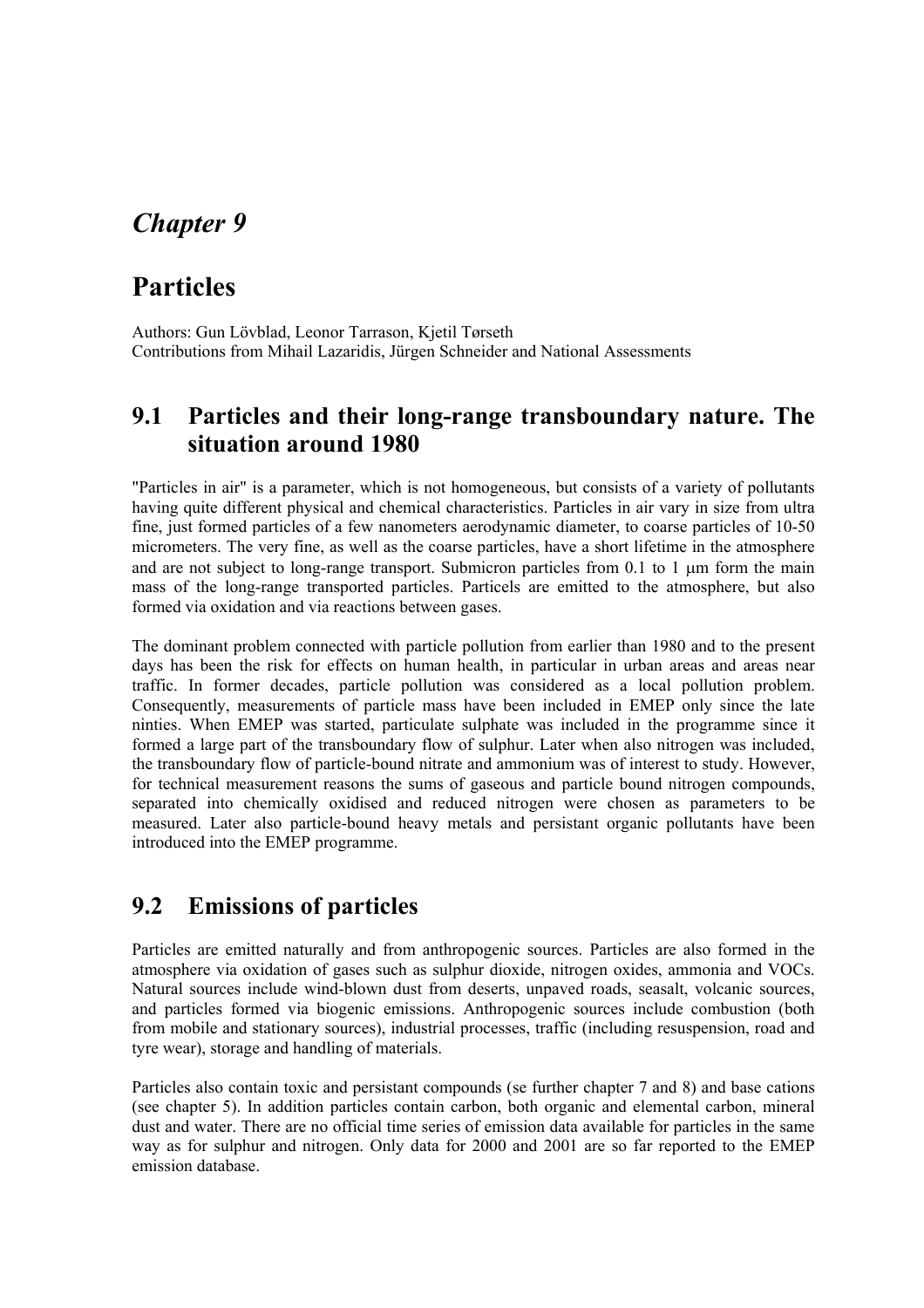

**Figure 9.1** Spatial distribution of particle emissions a)  $PM_{10}$  and b)  $PM_{2.5}$  in 2001 (Kahnert et al., 2003). Units: Tonnes/year/grid square.

Some countries have studied the long-term emissions of particles and included them in their national EMEP assessments; Germany and Slovak Republic, See figure 9.2. The emission data for particles show a decrease by a factor of approximately 5 between 1990 and 2000.





**Figure 9.2a** Emissions of particles in Germany, relative decrease from 1980 to 2000. Units: % in relation to 1980. (Wallasch 2004)

**Figure 9.2b** Pollutants emissions, including emissions of total suspended particles (TSP) in the Slovak Republic. Units: ktonnes/year. (Mitošinková et al., 2004)

A number of studies made in the 1980s showed a considerable decrease in particles emissions in many of the western European countries and the USA, as a consequence of introducing emission standards for several sources including power production and road traffic. Fuel shifts from coal to oil and gas contributed also to declining emissions. In addition, to improve urban air quality, the small-scale coal burning for residential heating was substituted by other energy sources, such as oil and gas and district heating.These changes were mainly achieved in the seventies and eighties.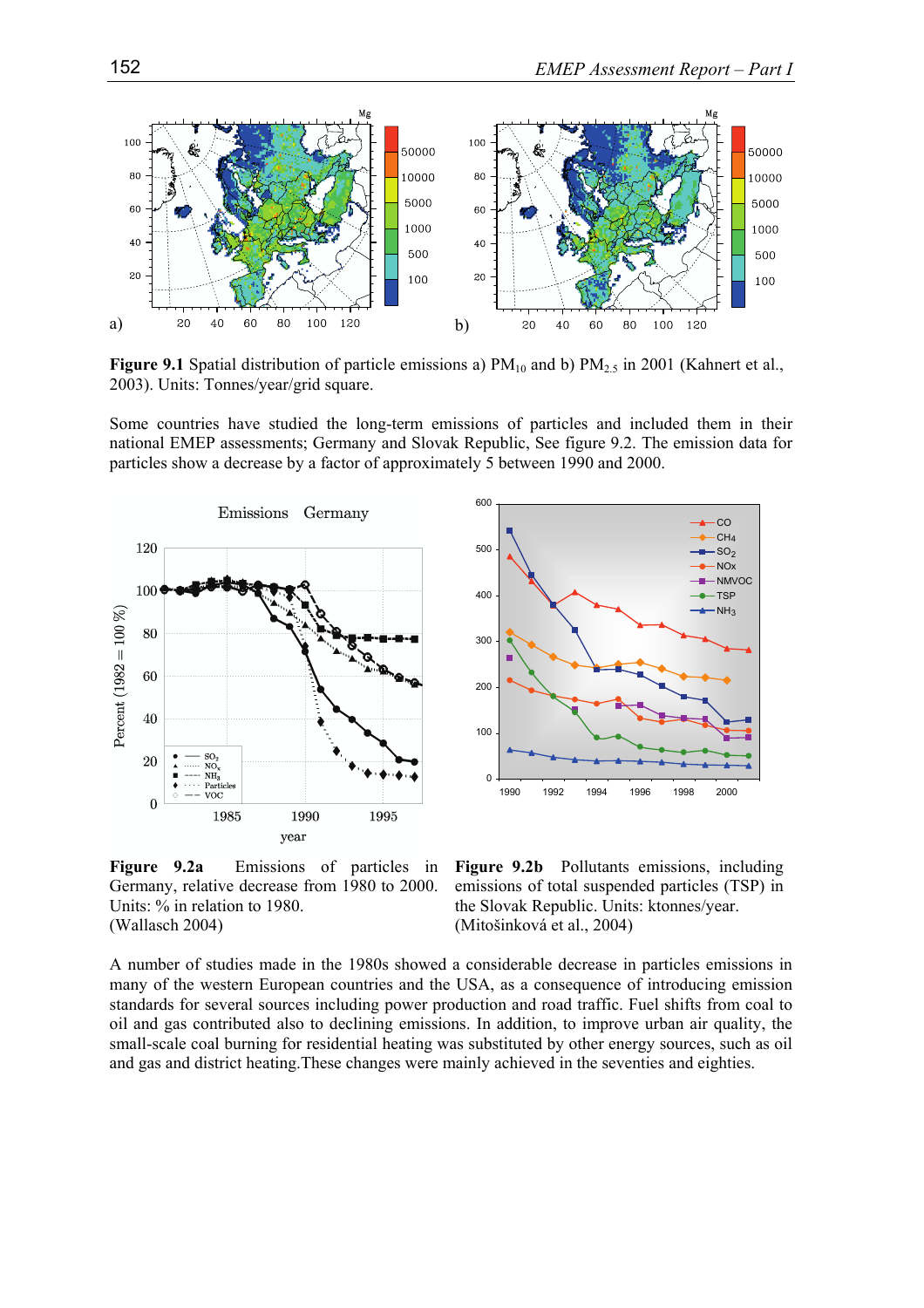#### **9.3 Particles in European air**

Besides the risk for human health effects, aerosols have an impact on climate including radiative effects and visibility. The levels and trends of particle concentration are consequently important to follow. Particle measurements as  $PM_{10}$  were introduced in EMEP in 1998 and a number of countries have now started measurements. In 2000 26 stations in Germany, Spain and Switzerland reported particle data to EMEP. In 2002, measurements were initiated in another 11 countries. The number of sites measuring particles is expected to increase further in the nearest future, partly driven by EU legislation. In addition to  $PM_{10}$ , measurements of  $PM_{2.5}$  are made in a number of countries. Currently  $PM<sub>1</sub>$  is not being measured routinely, but this parameter is of considerable relevance inter alia for modelling, because PM1 is less affected by local resuspension.

The data on  $PM_{10}$  concentrations at rural sites are so far few, at least from what is reported to international databases. From 2000 and 2001 some data are reported, Figure 9.3. The measurements show that the annual average levels at many EMEP and other rural sites are around 20  $\mu$ g/m<sup>3</sup>, or even higher, which is equivalent to the indicative limit value of the first EC daughter directive on air quality (1999/30/EC). It should also be stressed that a recent assessment of the World Health Organisation has indicated that there is no threshold below which particles have no effect on human health.



**Figure 9.3a** Annual country averages of PM<sub>10</sub> at EMEP stations, other rural sites, urban sites and AIRBASE street sites in 2000. Numbers over each bar indicate the number of observation stations contributing to each country average. Units:  $\mu$ g/m<sup>3</sup> (Tsyro et al., 2003)



Figure 9.3b Annual country averages of PM<sub>10</sub> at EMEP stations, other rural sites, urban sites and AIRBASE street sites in 2001. Numbers over each bar indicate the number of observation stations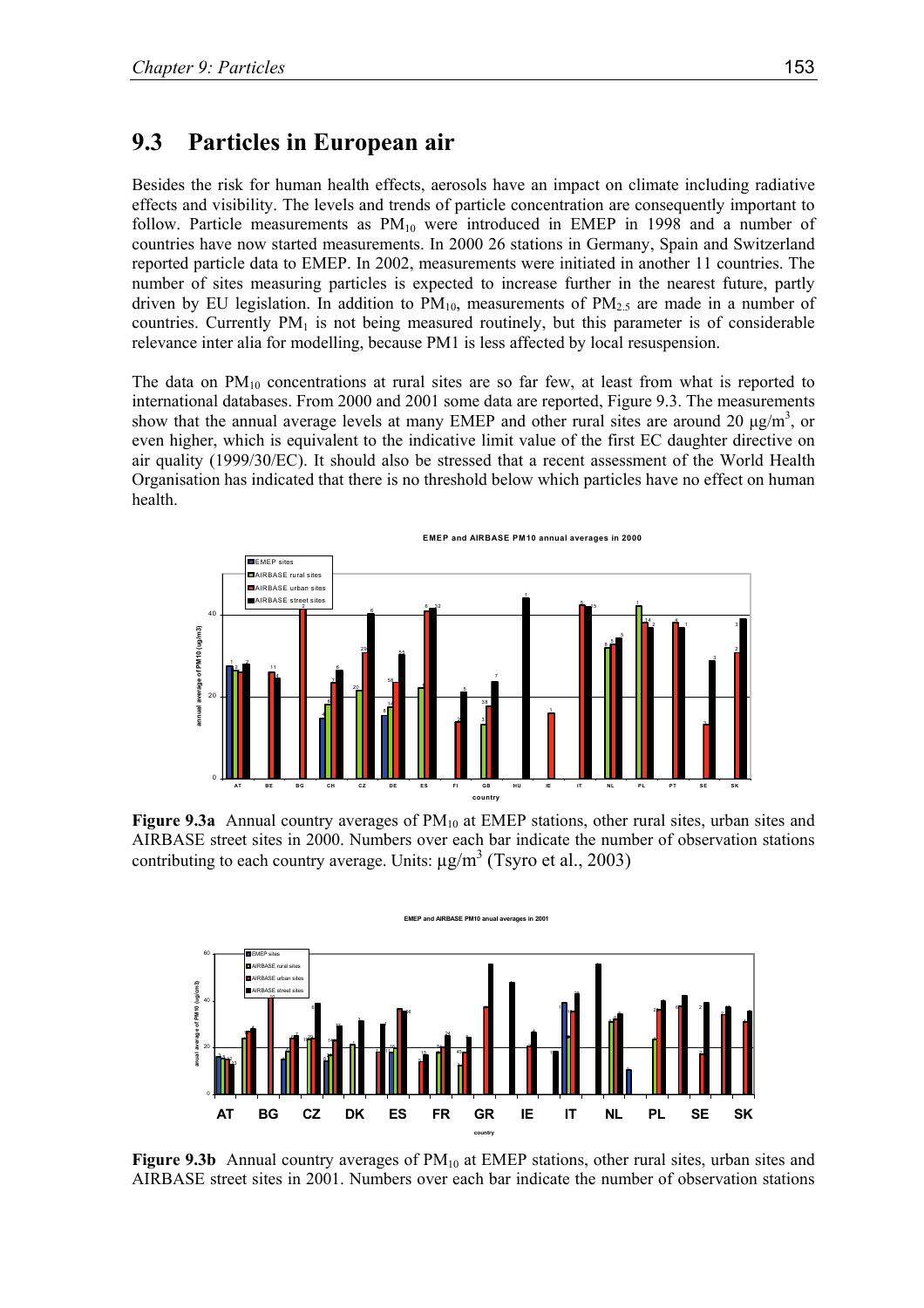contributing to each country average. Units:  $\mu$ g/m<sup>3</sup> (Tsyro et al., 2003)

Particles are not only described by the particle mass concentrations of different size fractions. Data on the chemical composition provide essential information e.g., for source apportionment and model validation. About a third to half of the particle mass consists of inorganic compounds such as sulphate, nitrate and ammonium at European background sites. Dust can be found at high concentrations at sites in southern Europe and seasalt near the sea. Current regional air quality models tend to udnersatimate the total PM mass. This may be due to sources unknown or not included in the model-calculations (like dust events), understimations in the emission inventories and uncertainties and artefacts in the measurements. Further measurements are urgently needed to improve the knowledge on the particle composition.



Figure 9.4 Measured and model-calculated PM<sub>10</sub> concentrations in natural background and rural air and its composition: ND=not determined, BC=base cations, OC= organic carbon, NO3, NH4 and SO4, sea salt and dust (Tsyro et al., 2003) Units:  $\mu$ g/m<sup>3</sup>

Since the reported data and time series are few, it is difficult to evaluate trends of PM. In the EMEP programme the inorganic components sulphate, nitrate and ammonium have been measured and the trends of these can say something about the development in particles. There is a good correlation between  $PM_{10}$  mass concentration and secondary inorganic compounds. However, the inorganic fraction usually accounts for only 30 to 50% of the total particle mass (Figure 9.4), so the trends for these components cannot give the trends in particle mass.

In a number of countries, the concentrations of particles have been measured nationally at background and rural air quality monitoring stations. A large number of different parameters were measured using different methods, even if data are not reported to the EMEP database. Total suspended matter (TSP) has been measured in countries including Germany, Slovak Republic, Spain and Switzerland. In other countries, such as Sweden, soot has been measured as a particle indicator at the EMEP sites.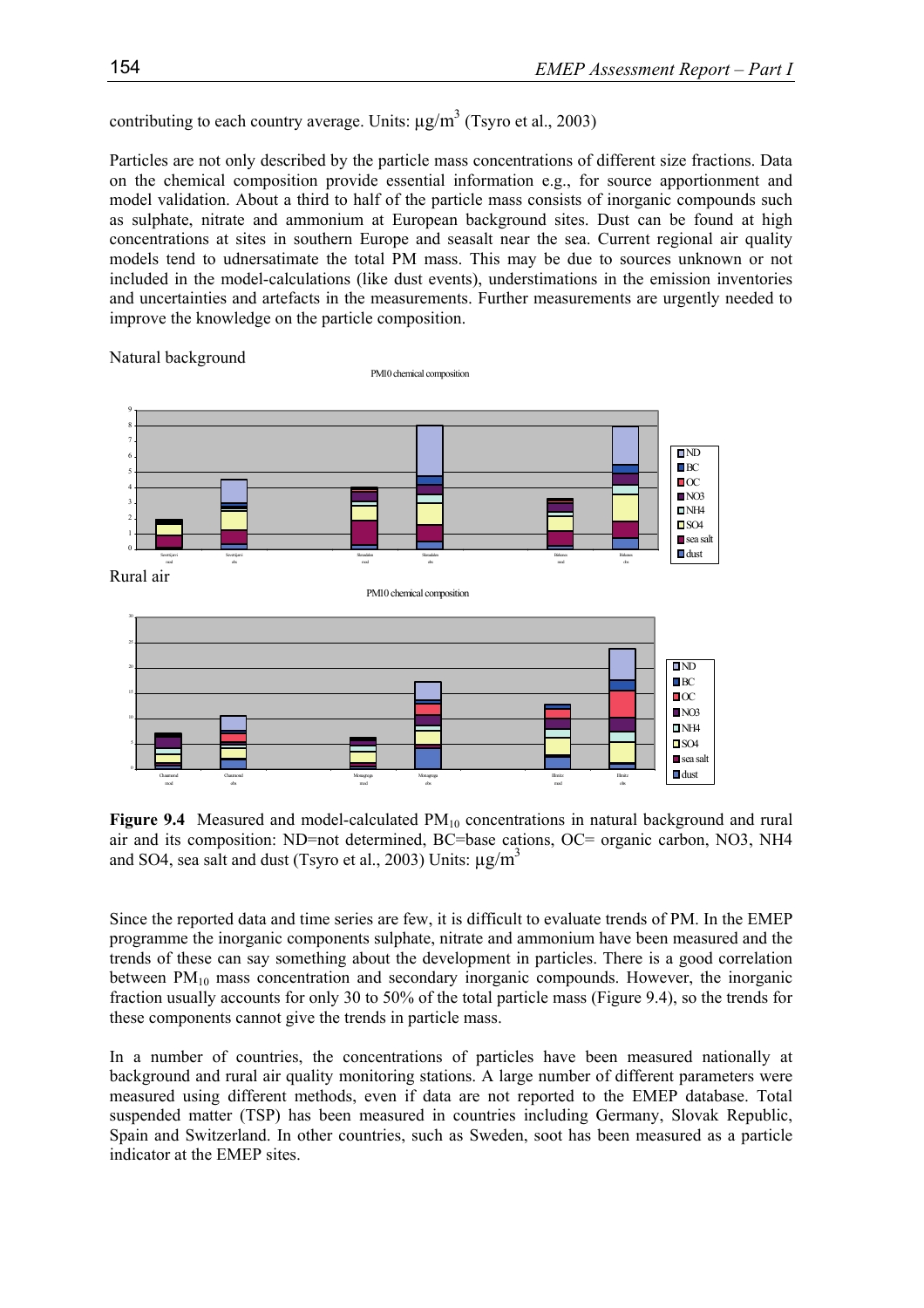Measurements of TSP are available since the early eighties from a number of Swiss sites.  $PM_{10}$ measurements started in 1997 and during 1997-98 parallel TSP and  $PM_{10}$  sampling was made in order to evaluate the relation of TSP and  $PM_{10}$ . For rural sites a very stable  $PM_{10}/TSP$  of 0.88 (±0.02) was observed for annual means (Gehrig and Hofer, 2000). This allowed an estimation of PM<sub>10</sub> trends based on the TSP data before 1997. Over all, a decreasing trend is observed.

Sulphate, nitrate and ammonium form a considerable part of the transboundary particle pollution. Reduced emissions of these gases will decrease the levels of particles in the air. As mentioned in the earlier chapters on sulphur and nitrogen compounds, this decrease is not linear in relation to the emission decrease.

Co-located parallel measurements of  $PM<sub>2.5</sub>$  and  $PM<sub>10</sub>$  were made at 7 Swiss sites since January 1998 (Figure 9.5), (Gehrig and Buchmann, 2004). For sites within the Swiss plateau the  $PM_{2.5}$ concentrations are highly correlated. The long-term averages of the  $PM_{2.5}/PM_{10}$  ratios vary only from 0.75 to 0.76 (with the exception of the traffic-exposed site of Bern, 0.59). The correlation between the daily values of  $PM_{2.5}$  and  $PM_{10}$  is high at all sites.  $PM_{10}$  as well as  $PM_{2.5}$  exhibit characteristic seasonal trends (in line with  $SO_2$  and  $NO_2$ ) with elevated concentrations during the cold season. This is the case at all sites, with the exception of the elevated sites (Chaumont and Jungfraujoch). The main reasons are meteorological effects of frequent inversions during winter and good vertical mixing during summer. In contrast, the elevated sites show the lowest values in winter. They are, especially during wintertime, often situated above the inversion layer and thus protected from the emissions of the lowlands.



**Figure 9.5** Long-term PM10 trends at the Swiss EMEP sites (Ballaman et al., 2004).

The Swiss seasonal variation for  $PM_{10}$  is different from that reported for 2000 from Birkenes in Norway, where low concentrations occur in winter, and higher concentrations in spring and autumn. The variations are likely to vary due to the contributing sources. Local soil dust could be expected to be low in northern Europe during the cold and wet season. However, local contributions from combustion would give the highest concentrations during the cold season. More data are needed to evaluate particle sources and is a necessary input for control strategies.

Particle mass concentrations have been an integral part of the measurement program at German EMEP sites since the start (Figure 9.6). Both the PM mass concentration and the concentration of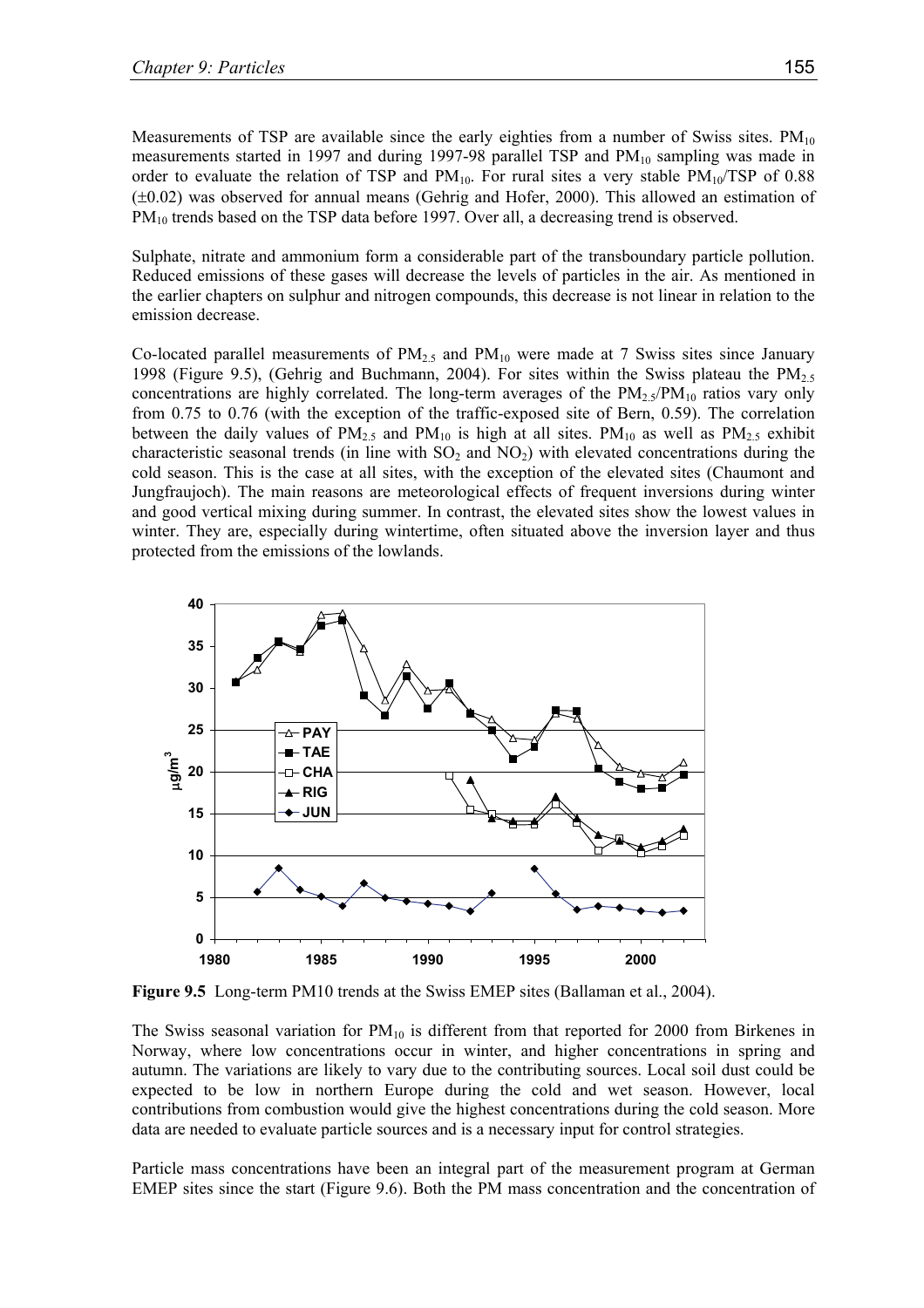particulate sulphur show significant decreasing trends. The particle mass has decreased approximately by a factor of 2.5, and the particulate sulphur approximately by a factor of 3 since 1980.





**Figure 9.6a** Particle concentrations. Results from 8 sites. (Wallasch 2004).

**Figure 9.6b** Sulfur in particles. Results from 8 German sites. Wallasch 2004).

TSP has been measured also in Spain (Fernández et al., 2004) where relatively high concentrations are observed compared to the levels in central and northern Europe. The high levels of TSP are due to dust contributions from the Saharan desert and other arid and semi-arid areas. The highest concentrations are seen at sites subject to natural dust sources. The natural contribution is also seen as a higher  $TSP/PM_{10}$  ratio than at urban sites. No trend is observed, as could be expected, when natural sources dominate.

In the Slovak Republic (Mitošinková et al., 2004), the regional average concentrations of particles as TSP range between 15 and  $45\mu g/m<sup>3</sup>$ , depending on location and altitude. The highest levels are observed in the dry and windy lowlands. The influence of the local agricultural activities is obvious. The lowest concentrations are observed for the alpine sites.

In Sweden, a trend decreasing by a factor 2-3 between 1980 and 2000 is seen for the measured soot concentrations at the EMEP sites in southern Sweden (Figure 9.7). In northern Sweden the levels are frequently below the detection limit (Lövblad et alö., 2004).



**Figure 9.7** Trends of particle pollution at four Swedish EMEP sites measured as soot (black smoke). Units:  $\mu$ g/m<sup>3</sup>. (Lövblad et a., 2004)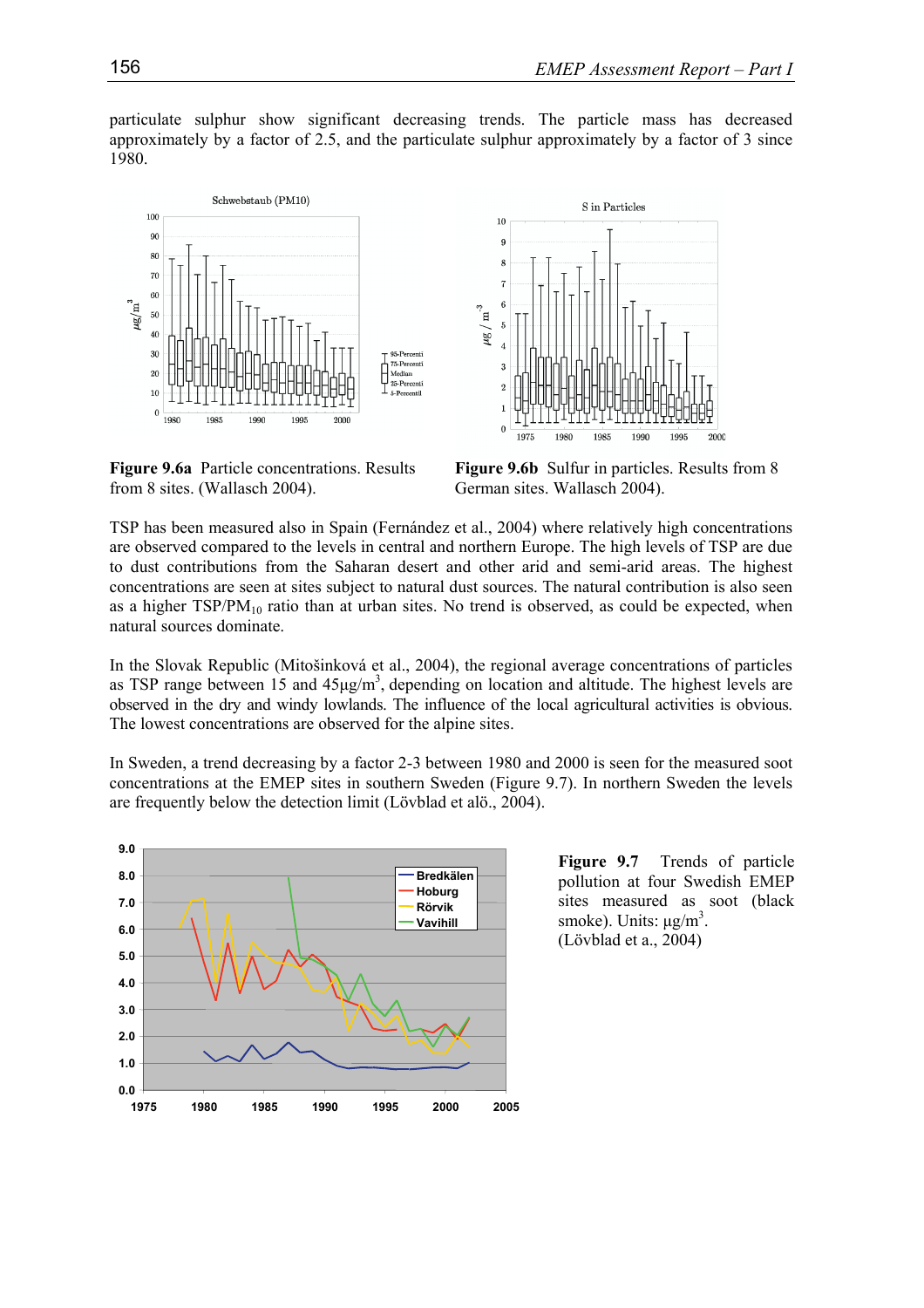## **9.4 Need for further work on particle pollution**

Current levels of particulate matter (PM) pose a considerable threat to human health in Europe. Even in urban areas, long range transport of PM contributes strongly to PM levels. To protect human health it is necessary to abate emissions of PM and its gaseous precursors (SO2, NOx; NH3) and NMVOC) and decrease the levels in air. For this reason additional data are needed on particle emissions (including speciation) and concentrations in ambient air (measured with standardised methods to make comparisons between sites possible and meaningful). The EMEP model will be gradually extended and improved, e.g. by including additional process like formation of secondary organic aerosols from VOCs. In addition, measurements of different size fractions, chemical composition and other PM characteristics are needed to increase our knowledge about particluatre matter and its effects on health and climate.

## **9.5 Conclusions**

- Significant downward trends are seen for particles in the air. In addition it is expected from earlier studies that a considerable decrease was achieved already before 1980.
- Long-range transported particles contribute considerably to the levels, also in urban areas, and are likely to contribute to the risk for human health.
- Efforts to quanitfy emissions of different PM fractions (including PM10 and PM2.5), ideally including chemical composition, have to be intensified.
- Quality assured and comparable data on particle levels are needed in a much greater extent than what is available today. Particles as  $\overline{PM}_{10}$ ,  $\overline{PM}_{2.5}$  and even  $\overline{PM}_{1}$  will be needed in the future EMEP programme. In addition, chemical characterisation, size distributions etc. are needed to learn more about the complex particles.
- The unified Eulerian EMEP model will be gradually improved and extended to allow a full mass closure.

### **9.6 References**

Ballaman, R., Buchmann, B., Gehrig, R. and Weber, R. EMEP Assessment Repoert - Switzerland

Fernádez, M., González, A. and Javato, R. (2004) Spanish EMEP Assessment Report.

- Gehrig, R. and Hofer, R. (2000) Parallel measurements of  $PM_{10}$  and total suspended particulates (TSP) -. Estimation of  $PM_{10}$  characteristics from TSP data. Gefahrstoffe Reinhaltung der Luft 60 (10), 389-394.
- Gehrig, R. and Buchmann, B (2004) Characterising seasonal variations and spatial distribution of ambient  $PM_{10}$  and  $PM_{2.5}$ . To be published in Atmospheric Environment.
- Kahnert, M, Tarrasón, L., Tsyro, S., Amann, M., Heyes, C., Klimont, Z., Vestreng, V. Schaug, J. and Tørseth, K. (2003) Main information available from EMEP. In Transboundary particulate matter in Europe. EMEP CCC, MSC-W and CIAM Status Report 4/2003